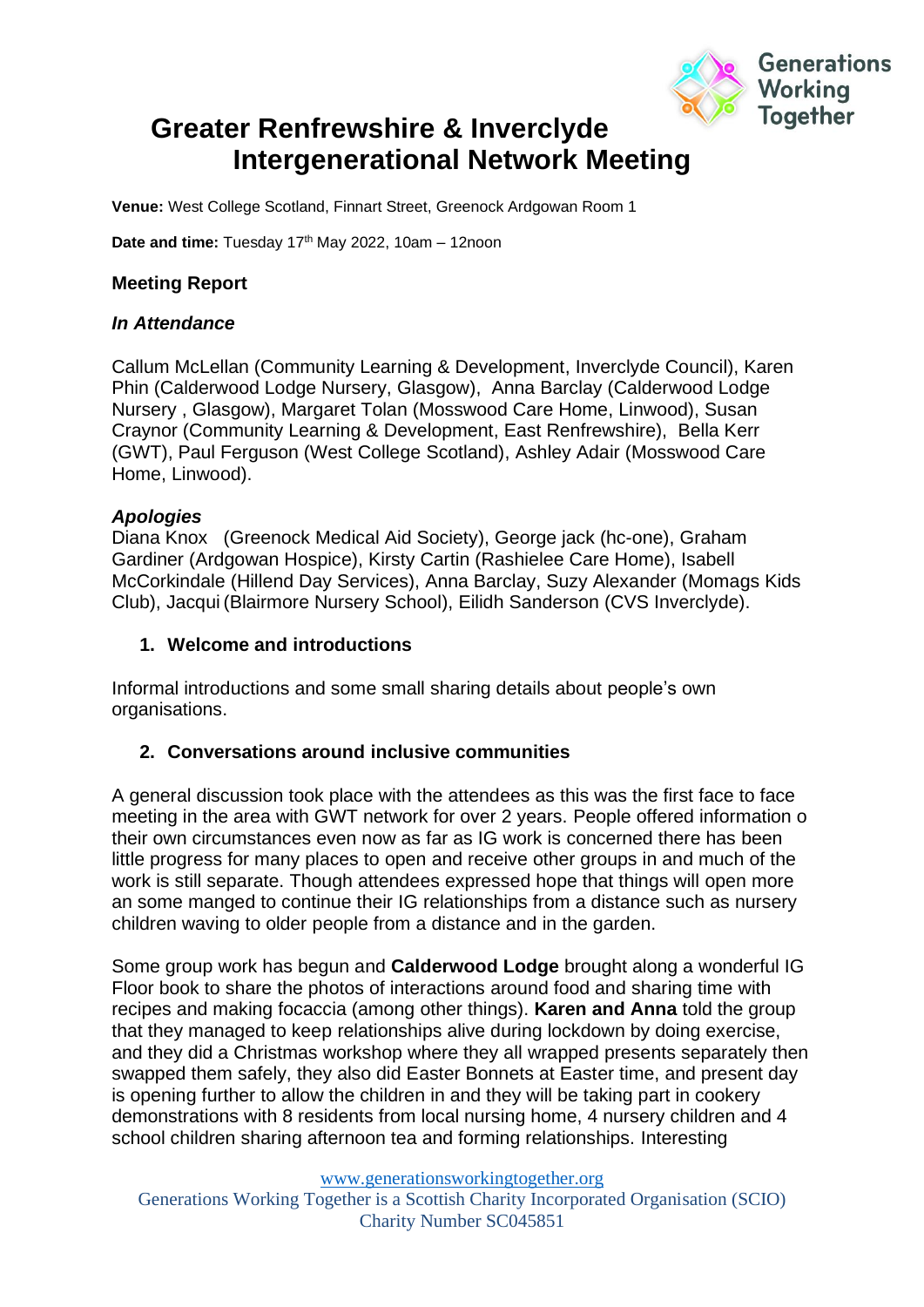evaluation has shown that the children tend to choose the same people to sit with each time and it is noted that relationships are being formed. One example was offered of an older man who joined in painting session one day, at first it looked that he would not join in and he sat for 10 minutes not getting involved, but then he joined in and he was singing and this was the first time the nursing home had heard him say words. They also mentioned use on paint pots / paper, playdough, glitter and just having creative fun while getting to know each other.

**Margaret** (**Mosswood Care Home)** pointed out that care homes have space and love children to come in and play with toys, drawings, book bug etc. It was expressed that it can at times be difficult for activity coordinators in nursing care homes to get everything done as there are not a big number of coordinators in the home. They also do work with Gryffe High School and did a Spanish class sharing tea and cake. Its all adapted to suit what people are interested in. Margaret noted that they have lots of space at Mosswood and they have invited mums and children and the children always want to sit on the floor.

**Susan (CLD (East Ren))** spoke about their own work spanning across different groups such as youth work, young mums, older people and a conversation took place around Participatory Budgeting (PB) in local council areas (some of the group were unaware what PB was) Susan spoke about locality planning and explained that during lockdown there was not as much adult work carried on. They work with P& with transition work and this links in with care homes. Susan also mentioned the intergenerational Quiz that was used in Renfrewshire and Bella explained that it was still used. Susan also spoke about the Duke of Edinburgh awards for young people and volunteering that could fit in with an intergenerational aspect although the younger people choose what they wish to do. Mearns High School works with 5<sup>th</sup> and 6<sup>th</sup> year pupils through behaviour support and learning and links in with local sheltered housing and care homes local to the school.

**Callum (CLD (Inverclyde))**mentioned MAN ON Inverclyde (a suicide prevention group who set up in the area for men across generations) Callum mentioned how this may be intergenerational in its relationships, though it is specific groups set up to combat suicide in men in the area. [\('Man On!'](http://www.manoninverclyde.co.uk/index.html) is a suicide prevention peer support service for the men of Inverclyde. We are involved in this due to the impact suicide has had on our own lives through our own experience, friends or family members.) Callum expressed that there is a lot of IG work going on in Inverclyde that is maybe not seen as IG.

**Ashley** mentioned that there is a similar initiative / group in Johnstone/ Paisley area called ['Kicking ON'](https://kickinon.co.uk/who-we-are/) which is set up for men and mental health. Ashley and Margaret (Mosswood Care Home) mentioned resources that they use for reminiscence such as a bean bag that is thrown with a question on it, that spurs conversation among older people, they said that many older people cannot remember what they had for breakfast but they can recall whole details of a first date what they wore where they went etc.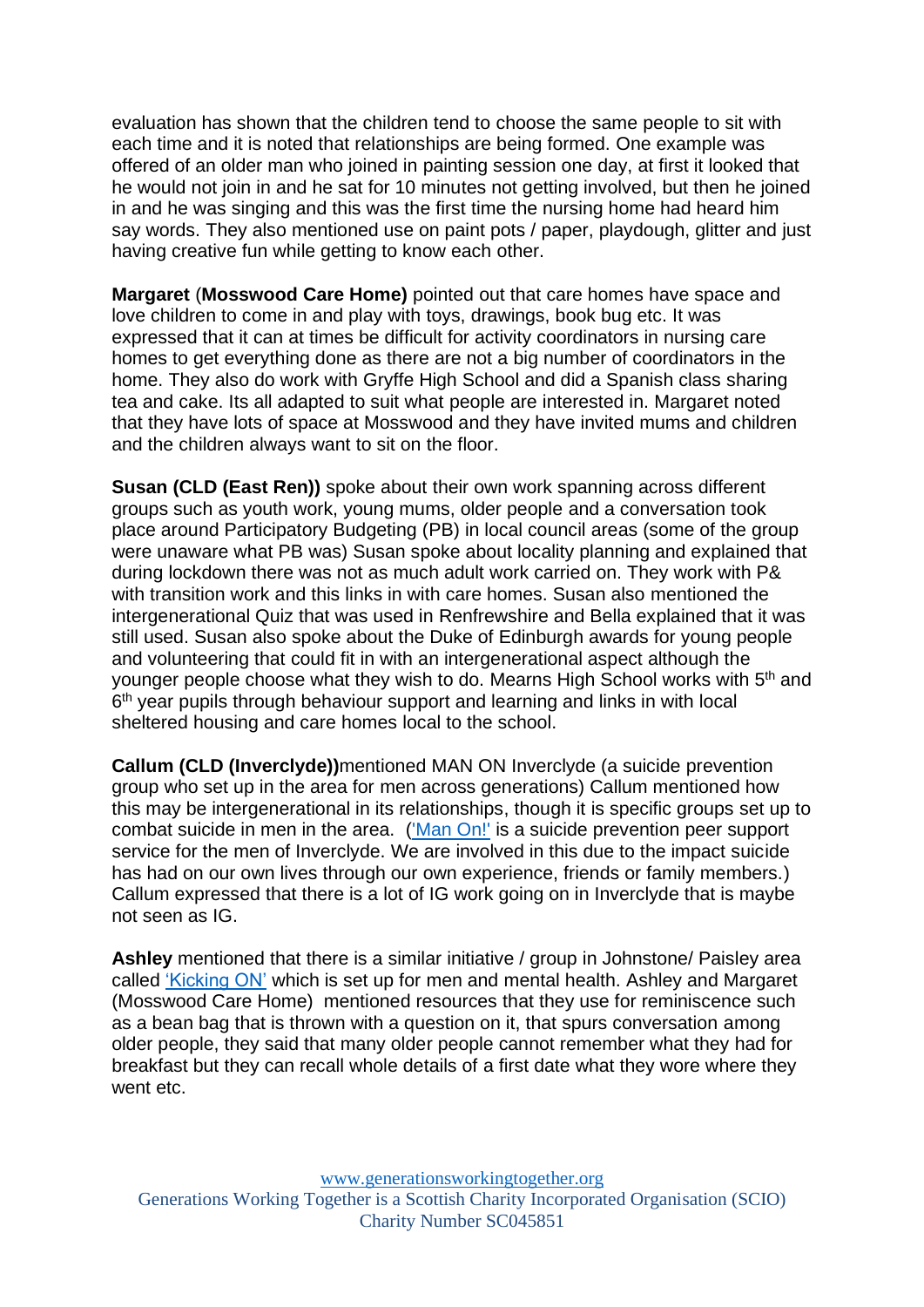**Paul (west College Scotland)** Spoke about his own work that he is involved in at West College on a Youth Programme for young people getting the opportunity to become college employees, a summer internship programme. It started in August 2021 and now within the college there can be 5 generations working together. Paul offered good examples of different communication types and how some people communicate by text, some by phone and some want to meet face to face. Paul sued the term that we sometimes use to explain different generations such as millennials, generation z, or baby boomer generation.

The group general agreed that there was lack of education on what is acceptable after having discussion about an older person wanting to take pictures of young people singing to send to his wife who was unwell. Discussion around child protection and how one person had to ask a parent not to video children playing football in her child's football team. Our world has changed and there needs to be more information about acceptable practice.

**Bella** offered some info about **Generation Working Together** resources on website with ideas for use such as case studies and tool kits. Bella gave out a couple of copies of [Storytelling Resource](https://generationsworkingtogether.org/resources/play-and-storytelling-the-intergenerational-way) that has recently been put together with PLAY Scotland and GWT. This is a great resource to use you will find it packed with best practice, steps to take you through how to get started and other useful free resources from GWT and Play Scotland, alongside case studies and practitioners' top tips and suggestions.

We know through GWT that Greater Renfrewshire and Inverclyde network consist of almost 300 members and Bella explained that people can go onto the network and reach out to other organisations in their area who may wish to form a partnership and carry out some intergenerational work. [Look at the link here](https://generationsworkingtogether.org/networks/greater-renfrewshire-inverclyde) to see the membership and see if you can find someone who would be interested in linking in with you.

# **3. Updates from Generations Working Together**

# **Thematic Network Meetings**

We continue to host the thematic network meetings online via zoom, here are the links, you can read more about them and choose which one would suit you most;

### **[Ageism Network](https://generationsworkingtogether.org/networks/ageism)**

Together with our membership GWT will host conversations around how intergenerational approaches can be used to address ageism. The network will meet 3 times each year inviting guests from across the globe to share their expertise knowledge and experience to guide us in identifying ways on how we can deliver programmes and initiatives which will reduce ageism for younger and older people.

### **[Housing, Places and Spaces](https://generationsworkingtogether.org/networks/ighousing) Network**

Join GWT's new network which will meet 3-4 times per year to share the latest information and resources from the field, facilitate peer learning, and grow the community of intergenerational housing, places and spaces. There is increased

[www.generationsworkingtogether.org](http://www.generationsworkingtogether.org/) Generations Working Together is a Scottish Charity Incorporated Organisation (SCIO)

Charity Number SC045851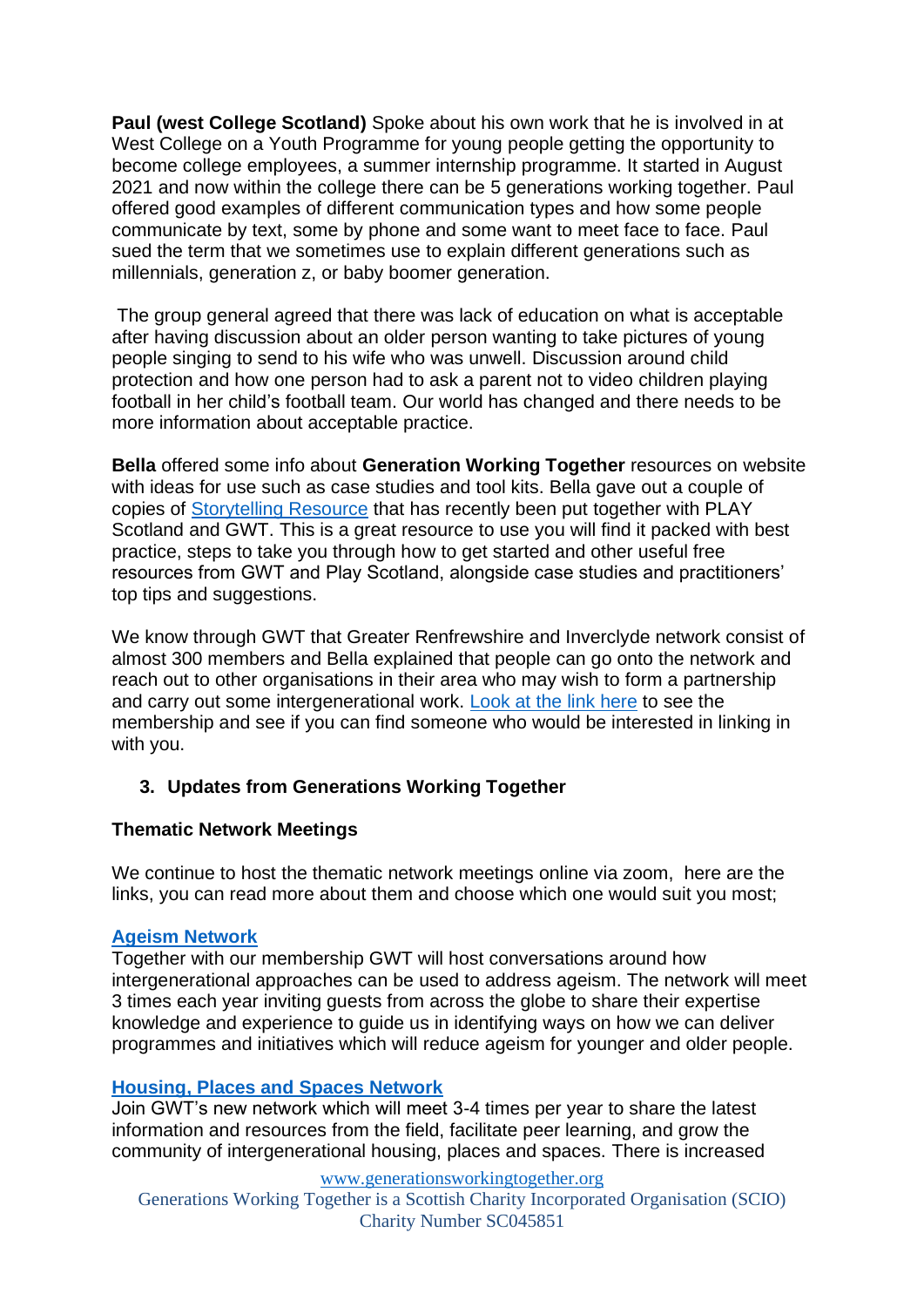interest in designing and building housing developments and communities with intergenerational elements being at its core whether its co-housing, multigenerational housing, co-located/shared sites etc. Housing has been increasingly segregated between generations with many different types of specialist housing for older people and new housing being designed and marketed towards specific groups of people. We spend a lot of our time in and around the immediate environments of where we live. These spaces have great opportunities for enabling purposeful and mutually beneficial intergenerational relationships to form which enhance our understanding and respect for people of different generations.

## **[Research](https://generationsworkingtogether.org/networks/intergenerational-research-network) Network**

Our aim is to connect practitioners, policy makers, academics and researchers who are actively or interested in investigating the impact of intergenerational work/relationships on both younger and older aged participants to come together to discuss and explore the following:

An overview of research studies conducted to date- and the strengths and weaknesses of this work (identifying gaps in the knowledge produced to date). Where demand for new research is coming from – the public sector and policy makers, consumers, practitioners, investors? Are there specific fields within intergenerational research that should be prioritised?

Potential for research project development at multiple sites across the UK and collaboration further afield.

Discussion of methodologies and potential project ideas – is there an appetite to attempt to run a multi-site intergenerational impact assessment project? If so, what might that look like?

# **[Care Home Network](https://generationsworkingtogether.org/networks/care-home-network)**

To build on the connections made with care homes across Scotland during the pandemic GWT would like to further develop these links by developing a thematic Care Home Network. The Network will provide an opportunity for care home managers and activity leads to learn more about intergenerational work through supportive conversations with colleagues and the sharing of good intergenerational practice.

The overall aim of the Network is to:

- Raise awareness
- Upskill & train
- Build intergenerational partnerships
- Provide networking & mutual support

### **Soil Association, Food for Life Get Togethers**

GWT work with the Soil Association on Food for Life Get Togethers and we have a My Intergenerational Food Network meeting some time in August. The session are interesting and we have covered junk food versus granny and grandads recipe – eating well, cooking from scratch etc. Bella gave out a resource [Strawberry Wellies](https://www.fflgettogethers.org/get-involved/resources/growing/strawberry-wellies/) and you can find more resources that are free on the [food for life website here](https://www.fflgettogethers.org/get-involved/resources/) Get in touch if you want more information [bella@generationsworkingtogether.org](mailto:bella@generationsworkingtogether.org) or telephone 01415595024

[www.generationsworkingtogether.org](http://www.generationsworkingtogether.org/)

Generations Working Together is a Scottish Charity Incorporated Organisation (SCIO) Charity Number SC045851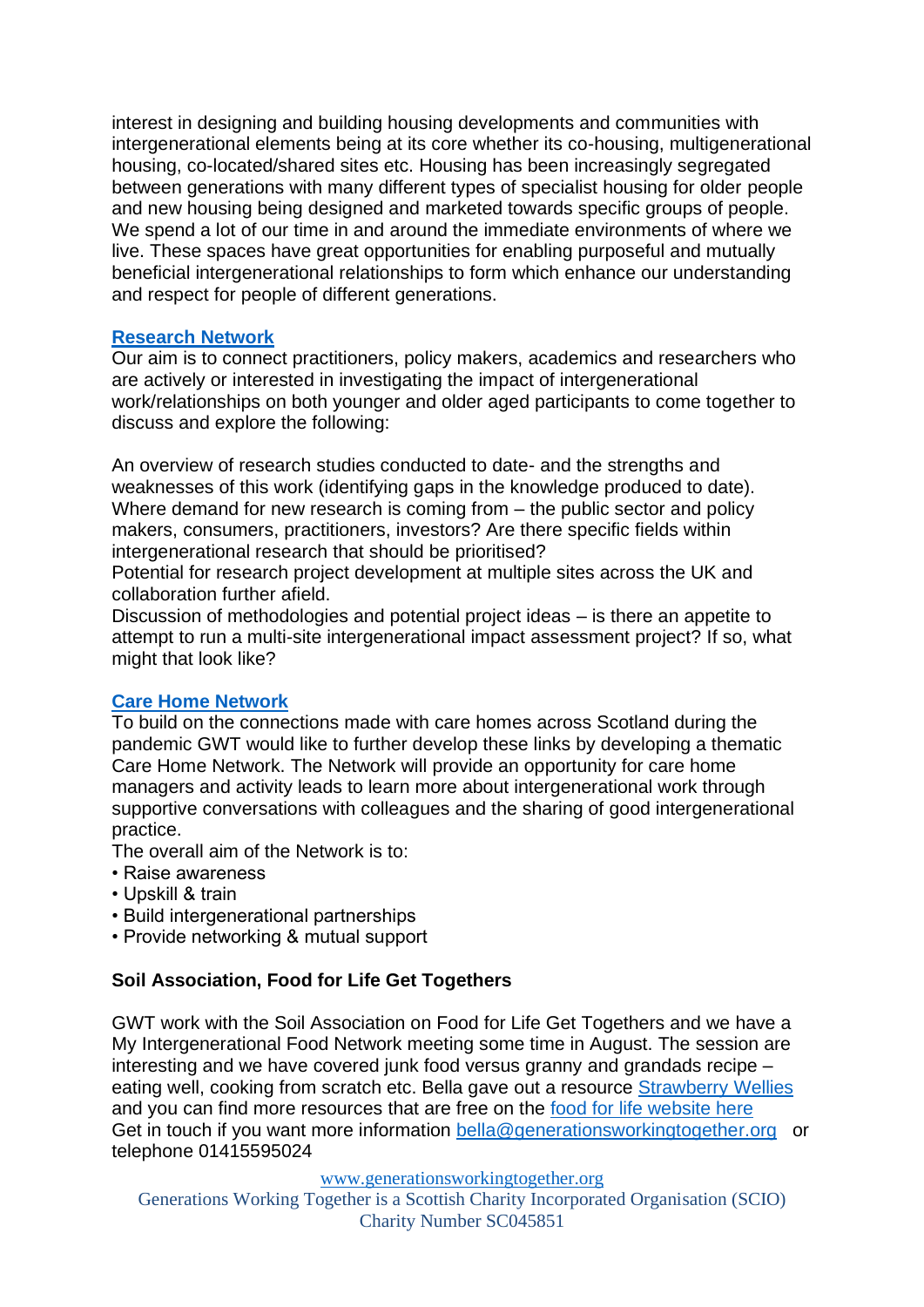## **Eden Project**

[The Month of Community](https://www.edenprojectcommunities.com/month-of-community) is a time when we come together to celebrate everything that makes our communities great. Last year, over 15 million people took part in the first ever Month of Community, so don't miss out, join in this June - whether you want to say cheers to volunteers, connect with your neighbours, support a cause you care about, or simply to say thank you, it's all part of the Month of Community!

## **On behalf of IFIC Scotland and the ALLIANCE**

GWT worked on this and are pleased to share the final report of the discovery project on Wellbeing in Later Life. Overall, 70 organisations and communities in Scotland participated in our virtual Wellbeing in Later Life learning community that involved older people and organisations from different sectors. The knowledge exchange was further enriched by international learning partners and through two webinars on healthy ageing involving people from 22 countries.

Highlights of the 11 interactive sessions and links to relevant resources are contained in [flash reports available here.](https://integratedcarefoundation.org/ific_hub/ific-scotland-programmes)

[The Wellbeing in Later Life report can be accessed here](https://generationsworkingtogether.org/resources/wellbeing-in-later-life)

## **Intergenerational Training**

1.Intergenerational Training Course for Practitioners and Trainers – full day training CPD Accredited (£100 - Full / £70 Concession)

### [Dates for training here](https://generationsworkingtogether.org/training/intergenerational-training)

2.Short online course FREE with a digital badge to download on completion

### [Links to courses](https://generationsworkingtogether.org/training/online-training) here

3.Internetaional Certificate in Intergenerational Practice 8 week online course CPD accredited, runs usually twice a year

[Links to further information](https://generationsworkingtogether.org/training/international-certificate-in-intergenerational-practice-icip)

**Next meeting: 1<sup>st</sup> September in Johnstone Station Seven Community HUB 1 pm – 3pm [Book here](https://generationsworkingtogether.org/events/greater-renfrewshire-inverclyde-network-meeting-01092022)**